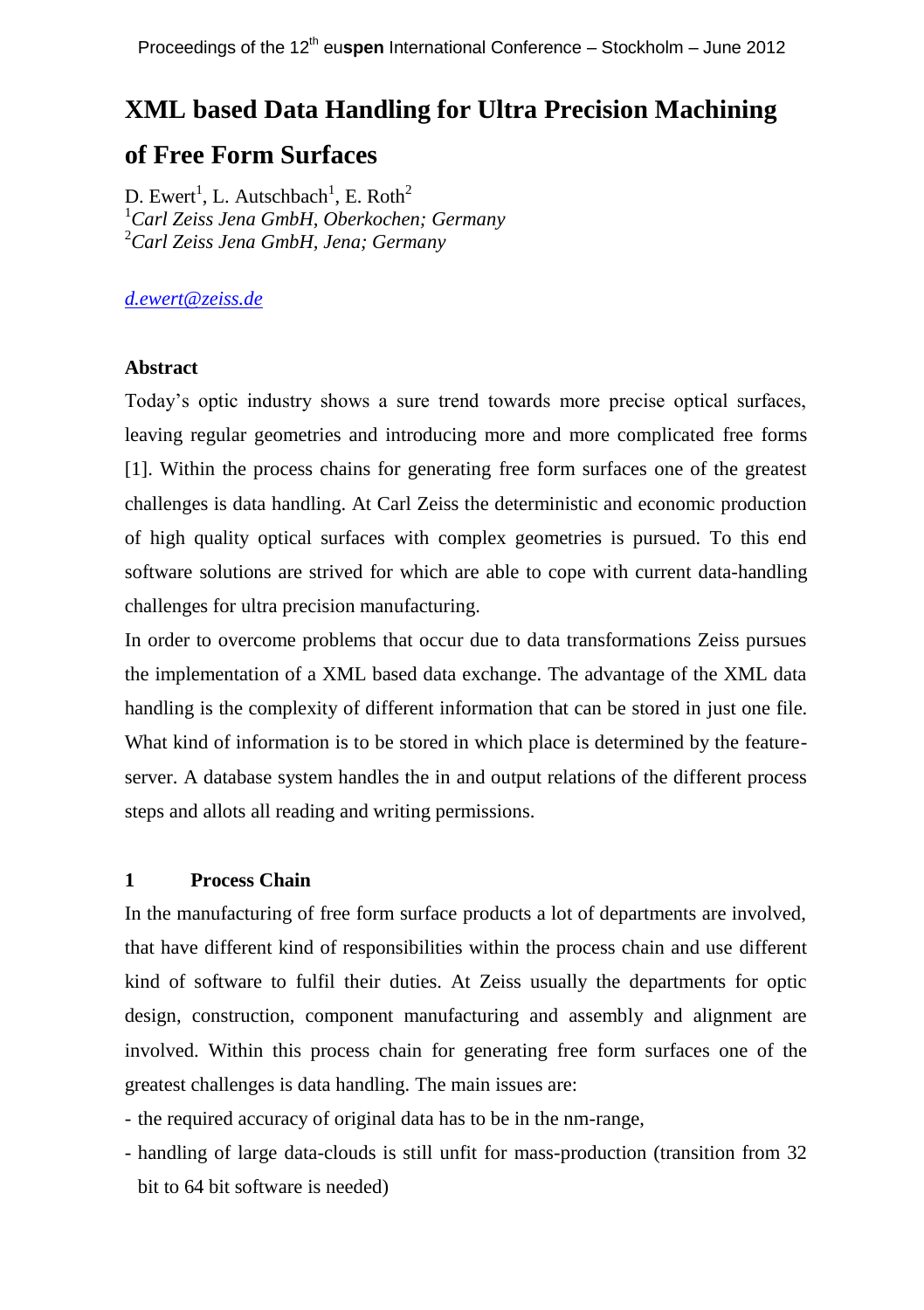- conventional software and data-interfaces are not designed for ultra precision processes (e.g. free programmable accuracy)
- often process chains are managed with detail solutions, which are not transferable and need a vast assortment of diverse software (design, CAD, CAD/CAM, machining, measurement, etc.)
- accuracy of 3D-CAD-models is insufficient, no surface manipulation, or extension possible
- almost no UP DIN-compatible posts, nor controller are available
- nearly no realized UP data feedback, no UP re-engineering with nm-tolerance possible



Figure 1: 64 bit, multi core CAM Software

At Carl Zeiss the deterministic and economic production of high quality optical surfaces with complex geometries is pursued. To this end software solutions are strived for which vanquish aforementioned data-handling challenges for ultra precision manufacturing.

The description of free form surfaces is a complex issue. Besides all above mentioned important points it is not sufficient to describe a free form only with a drawing and a 3D-CAD model only given by IGES or STEP-files e.g. Because of its complexity more information is needed in the various interfaces between the single steps of the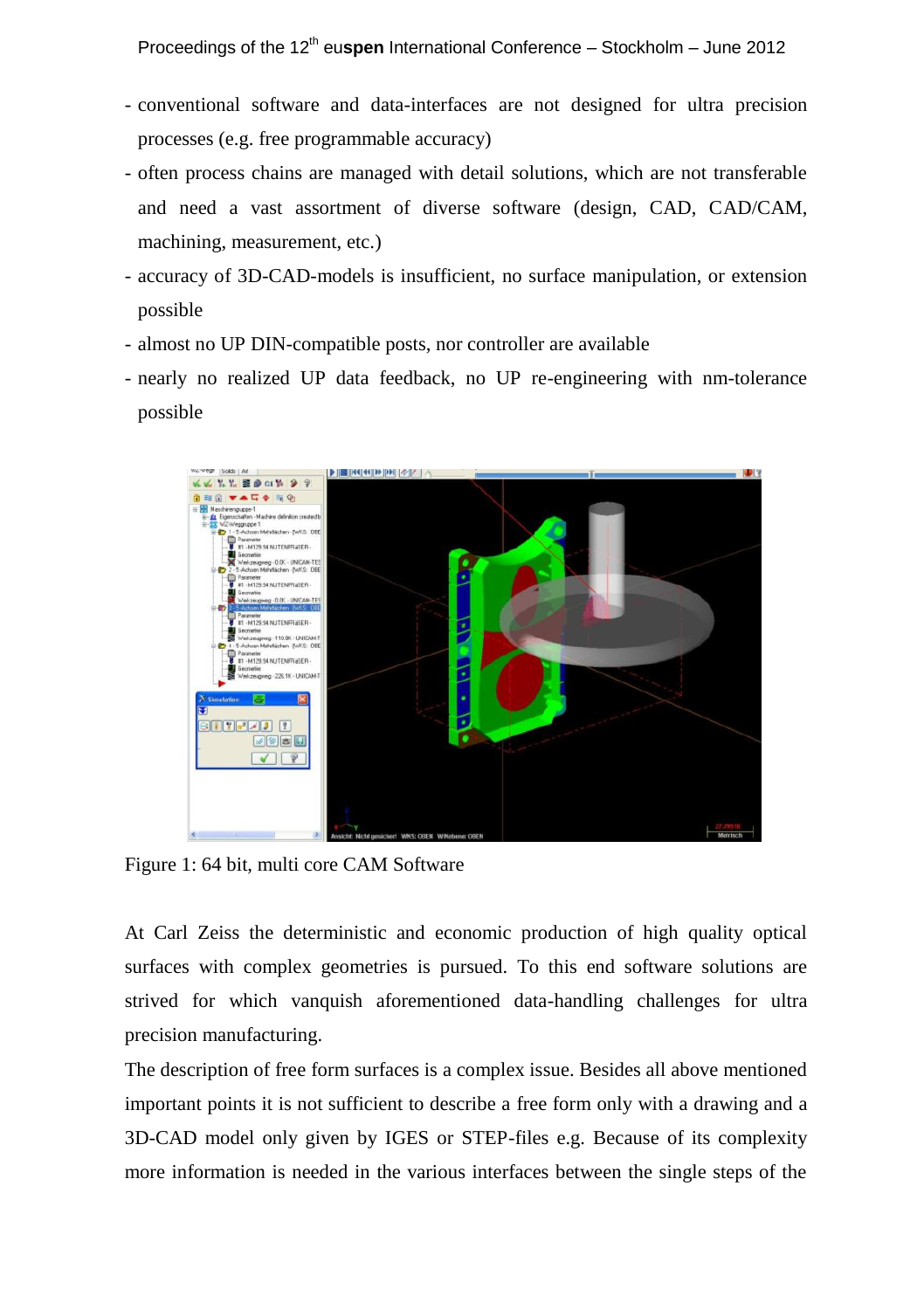process chain. Big issues are for example references, or coordinate transformations (model, machine, measurement device), etc.

#### **2 XML Data Format**

Within the BMBF-founded project "FREE" the challenge of high data volumes for free form surfaces described accurately in the 1nm - range is dealt with [2]. Meanwhile software solutions with 64bit, multi core technology for CAD / CAM which are able to handle several million data points creating several GB NC-files in the 1nm accuracy range were developed. These software solutions work in a laboratory setup (see fig. 1).

This paper focuses on the data exchange. One possibility to overcome the limitations due to data exchange is the implementation of a XML based data structure. The advantage of the XML data handling is the complexity of different information that can be stored in one file. What kind of information is to be stored in which place is determined by the feature-server. The feature-server gives a data framework which can be filled with data and information by different kind of software. This data can be coefficients, point-clouds, NURBS, vectors, material information, references, etc. The chosen feature server works according to the DIN standard, which is based on ISO 13584-42 and IEC 61360-2. In this way a worldwide standard for creating, assigning permissions and compatibility of the data format is granted in the future. Following requirements have to be met [3]:

- Features have to be standardized

- The data in the features have to be processable

- Features need a global unique identification (GUID)
- All software need I/O interfaces

- Access to a feature library with sufficient content all over the process chain

- Simple upgrading for company specific needs

At Carl Zeiss a feature-server has been established according to the standard of the DIN feature-server. A couple of processes for aspherical optics have been included for proof of principle (administration, parts in a system, material, coatings, etc.). Within the next two years the whole process chain for ultra precision free form manufacturing is supposed to be handled by one software platform, which solely